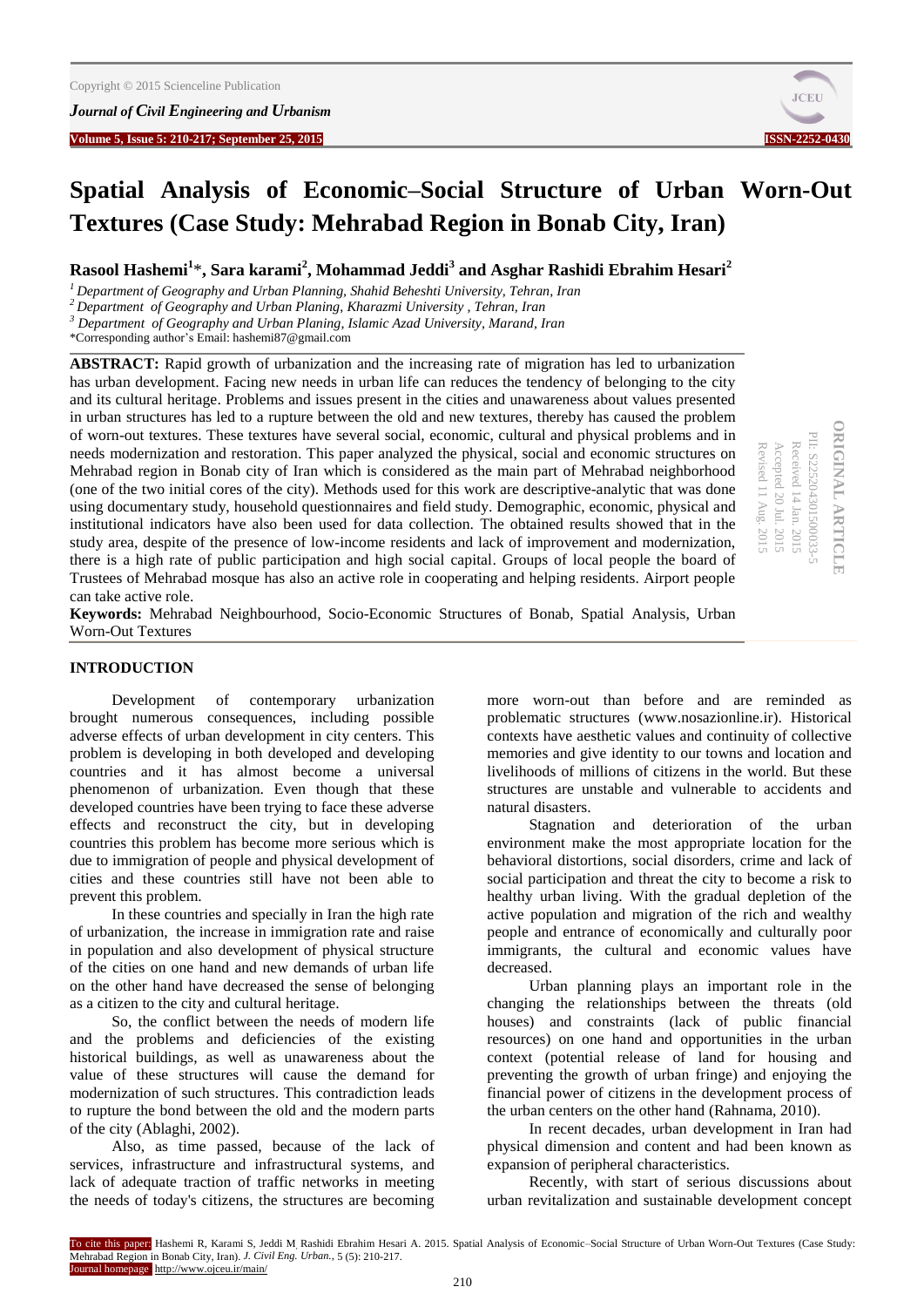in the world, various aspects of development have been studied under the concept of urban development.

In this development, because of various social, economic, legal aspects, and the interested parties, the physical aspects have been less emphasized and the main concentration has been over the qualitative extent indicators of development.

Worn-out and historical structures of the cities are opportunities for urban development. This article analyzes the social, economic and physical limits of Mehrabad which is one of two main cores on Bonab city.

# **The objectives of this study are as follows:**

Identification of worn-out urban structures in Bonab city, determining strengths, weaknesses, opportunities, capacities, threats and deficiencies of these structures and the article aims to find an optimization pattern for modernization of worn-out urban structures.

Most of the plans that are modeled recently to resolve the problem of worn-out urban cities in Iran have not been able to achieve their goals due to lack of sufficient attention to capacities and strengths of the structures. These designs consider the worn-out textures as places having a lot of difficulties and many unable people have no ability to perform any developing activities.

Considering the physical framework of these plans has led to lack of attention to social organization, so due to lack of interest among residents it has not been able to succeed (Matoof and Rahimi, 2007). These structures, more over than the needs, have many capacities which lead to progress. Since these structures make up the old neighborhoods their social capital is considered as the most important capacity for development (Matoof and Rahimi, 2007).

Consistency of local assets and providing possibility to develop the Non-governmental organizations (NGOs) and community- based organizations (CBOs) and paying special attention to the contribution potentials are all in their actual contents.

Local governmental agencies by help of local groups play an important role in empowering the capacity and efficiency of local communities (Matoof and Rahimi, 2007).

#### **Review of literature**

In experiences of rehabilitation and improvement, worn-out urban structures have acquired more experiences among western countries, particularly America and Britain especially after World War II. In these countries, the improvement and regeneration of the worn-out urban structures have always concentrated on the inner structures of the city and not the historical parts and before 1980s it has carried out to replace these areas with public housings and after 1980 the empowerment of residents has taken place through the economic improvement of these structures.

Also, from the late 1990s, the empowering approach was introduced to improve the old urban structures in these countries (Shahidi, 2008). In Iran, the renewal of urban centers in different historical periods have represented different patterns of urban operations, early interventions in the urban structures and the construction of streets perpendicular to each other in

period of Reza Shah (1942-1979) and patterns of modernization and improvement after the Islamic Revolution (1979-2007) .

The process of structure regeneration of urban centers in the country after the revolution became more serious and it appeared in terms of designs, laws and programs for the development that were all affected by the attitude and conditions governing the period. These projects are part of the psyche over the years up to time of comprehensive view and development of urban improvement projects (Rahnama, 2009)

# **Theoritical Contents**

Worn-out urban parts are some parts of the urban structure where the physical and functional qualities are reduced (The Ministry of Housing and Urban Development, 2006). When in a range of a city, urban life falls in to recession; the urban area enters in the process of wear-out. The public's view of the deterioration in the current situation is in old buildings and instability in the context of the narrow streets and residents of low-income having social problems and those who receive less service during the natural and abnormal events.

The most important feature in this context is the lack of automatic renewal due to poverty of owners and residents and lack of incentives for investors which are because of the lack of a guaranteed return on investment (Organization of modernization of Tehran, 2007). these diagnostic criteria of the structures are adopted by the Supreme Council of Urbanism and Architecture as follows: instability (representing the lack of appropriate elements and instability of buildings), impermeability (representing the a lack of suitable access roads and lack of sufficient width of the roads for car movement), fineness (representing the intensity and multiplicity of small pieces with a small area).

The identification of these structures is urban blocks where each city block, with 50% of each criterion is considered as worn-out (The Ministry of Housing and Urban Development, 2006).

Rehabilitation and development of worn-out structures have great objectives that can be mentioned as follows:

Social Justice (removal of old texture from the poverty cycle and creating opportunities for residents' progress); Safety (reducing the vulnerability of old buildings against earthquakes; Security (reducing the level of social vulnerability); Welfare (improving indicators of quality of life and human environment); connection with urban spaces and functions (improving the dynamics of city structures and adjusting the functional relations between spaces); revitalization of the neighborhood's identity (identity and neighborhood revitalization by employing the principles of Islamic-Iranian design); Increasing urban wealth (transforming the urban legacy existing in urban structures to the urban wealth available in urban life) (Andalib, 2007); normalization of urban landscape and avoiding uncontrolled urban development.

# **Major perspectives on old urban structures' intervention**

 Museum-like perspective: This view rejects all kinds of urban intervention, except conservation and restoration and don't accept actions such as the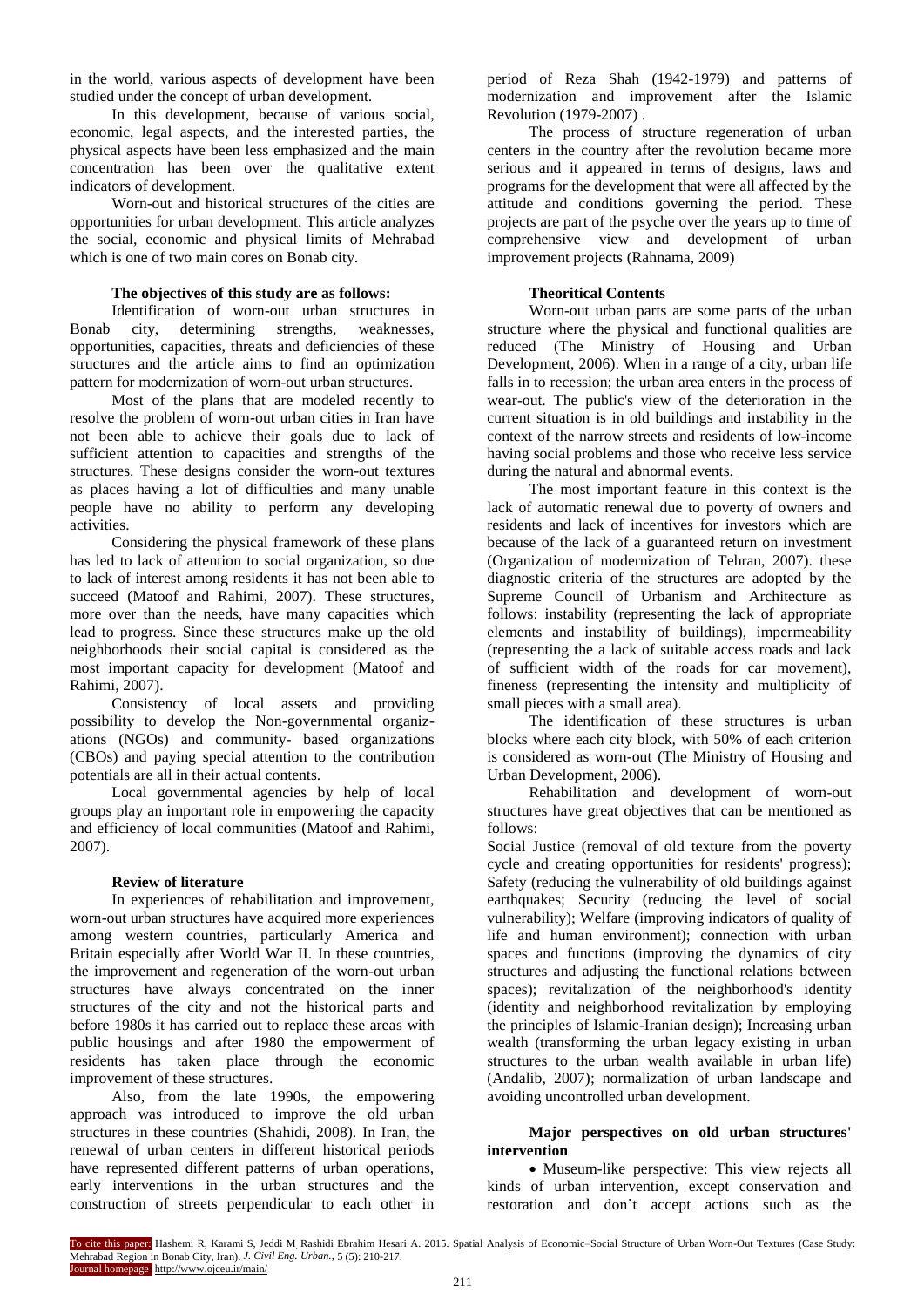modernization and contemporary-making actions and agrees that these actions lead to the destruction of cultural and historical values of the structure. This attitude in terms of extreme performance even disagrees with the revival of historical buildings' function for today's applications.

So, the followings are critical to the perspective: Lack of attention to the needs of urban life; Lack of attention to the demands and interests of the owners and residents of the structure; stagnancy of the structure and continuous wear-out and increasing outflow of residents and loss of identity; increase of physical break.

 Modernization perspective: This view looks at the totality of the historical context as distressed areas and doesn't believe in cultural and historical values in structural basis and stores only some of single buildings valuable to keep. This view which is famous as bulldozer view is made regardless of historical and cultural values, and considers the historical structure as modernization and investment site and doesn't differentiate the historical context and preparation land. The major criticism of this approach is a follows: Lack of attention to cultural values.

Over time, a history is created and crystallized as a structure; lack of attention to social and anthropological values, lack of attention to the role and participation of people, the need for major investments and unilateral intervention of the government.

• Intermediate and realistic perspective: This view believes that what we have known as historical context is never a homogeneous value but it is actually a range of the most valuable fields, historical sets and other elements worn-out textures that are worthless to maintain. The fundamentals of this approach are as follows: Restoration of historical context is possible only with the involvement of people; Restoration of historical context is not only through physical action but also social and cultural aspects are directly involved in it; Restoration of this structure aims to make a development in the context of sustainable development (Ablaghi, 2002). Emotional and subjective involvement of people is in group situations that make the individuals to help each other for achieving group goals and share responsibilities (Alavi Tabar, 2001).

One theory about the development of urban centers, especially the revival of old neighborhoods is ladder theory of participation by Sherry Stein about citizen participation in the planning process in the US (Rahnama, 2010). Arnstain uses the citizen participation in the interpretation of citizens' power and uses the metaphor of the participation ladder to illustrate it. He believes in the levels and ladders of citizen participation in local government. Ladder of citizen participation introduced by Arnstain is in order from low to high levels and has three levels and eight steps. The first level is the lack of participation that involves the manipulation 1 and treatment 2. In these two stages that reveal the lack of citizens' participation in local government, citizens in order implement policies of local governments and then adopt themselves with these policies.The second level is a representative egalitarian. This level includes steps of giving information, consultation and ordering. At this level, a representative egalitarian is made in field of citizen partnership.

At first, citizens get aware of the local government, then their views would be questioned and then the local government would ask about these actions. And third one is the civil power including the steps of the partnership, and advocacy and monitoring of citizens. At this level, some preparations are predicted to empower the citizens which take place through partnership between lawyers and representatives (Nejati Hosseini, 2002).

# **MATERIAL AND METHODS**

This study has a goal to be applicable and the descriptive –analytic method is used for data collection. The statistical population of the research is 60samples of inhabitants of Mehrabad city which have been chosen using Cochran systematic sampling. To meet and achieve the ultimate goal of the research, production and creation of data related to the physical, social and economic factors impacting modernization and development of worn-out textures have taken place.

Then, using the analytic hierarchy process (AHP), the weighting and ranking of triple structures and variables related to each structure of the worn-out texture in Mehrabad region took place. For identifying internal (strengths and weaknesses) and external factors (opportunities and threats) Delphi method and surveys of different experts in the fields of Urbanization, Geography and Urban Planning, Architecture, Social Sciences, Urban Economics, environment and etc. have been used and then the SWAT technique was used for organizing worn-out textures in Mehrabad region.

# **The specifications of Bonab city and worn-out textures:**

Bonab is one of the 19 cities and 61urban regions in East Azerbaijan province and the southern part of Urmia Lake is located in the southwest part of the province. The city is bordered to the North and West by Maragheh, Northwest and West by Urmia Lake and West Azerbaijan and South by West Azerbaijan and Malekan town. Bonab city comprises a land area 79,778 square kilometers, and is located at latitude 6 degrees 54 minutes to ten minutes North and longitude 45degrees 30 minutes to 46 degrees east (environmental consultants, 2007). Bonab city in 2012 has had a population of 79,398 people which includes 19,573 households. Household size of the city is 3.91persons, the rate of growth (during 1997-2007), is 1.92 and sex ratio is 102.5. Also, 36.3 percent of the 10 year populations are economically active and 63.6% of the populations are the inactive population. 339 hectares of the area of Bonab city is worn-out. In these areas about 34 553 people (45% of total population) live. 1642091 square meters (48.4%) is the area of the marginal limits, 1,223,605 square meters (36.1%) is the area of regions having no historical elements and 527,379 square meters (15.5%) is the area of the regions having historical elements.

Comparison of the number of residents with other indicators such as the area, elements number, etc. shows that marginal regions are more populated than central region. Marginal regions have a lower level of welfare services and applications due to freshness and modernity. In terms of quality, buildings in areas having historical elements are 43.9% repaired, 29.7 percent destructed and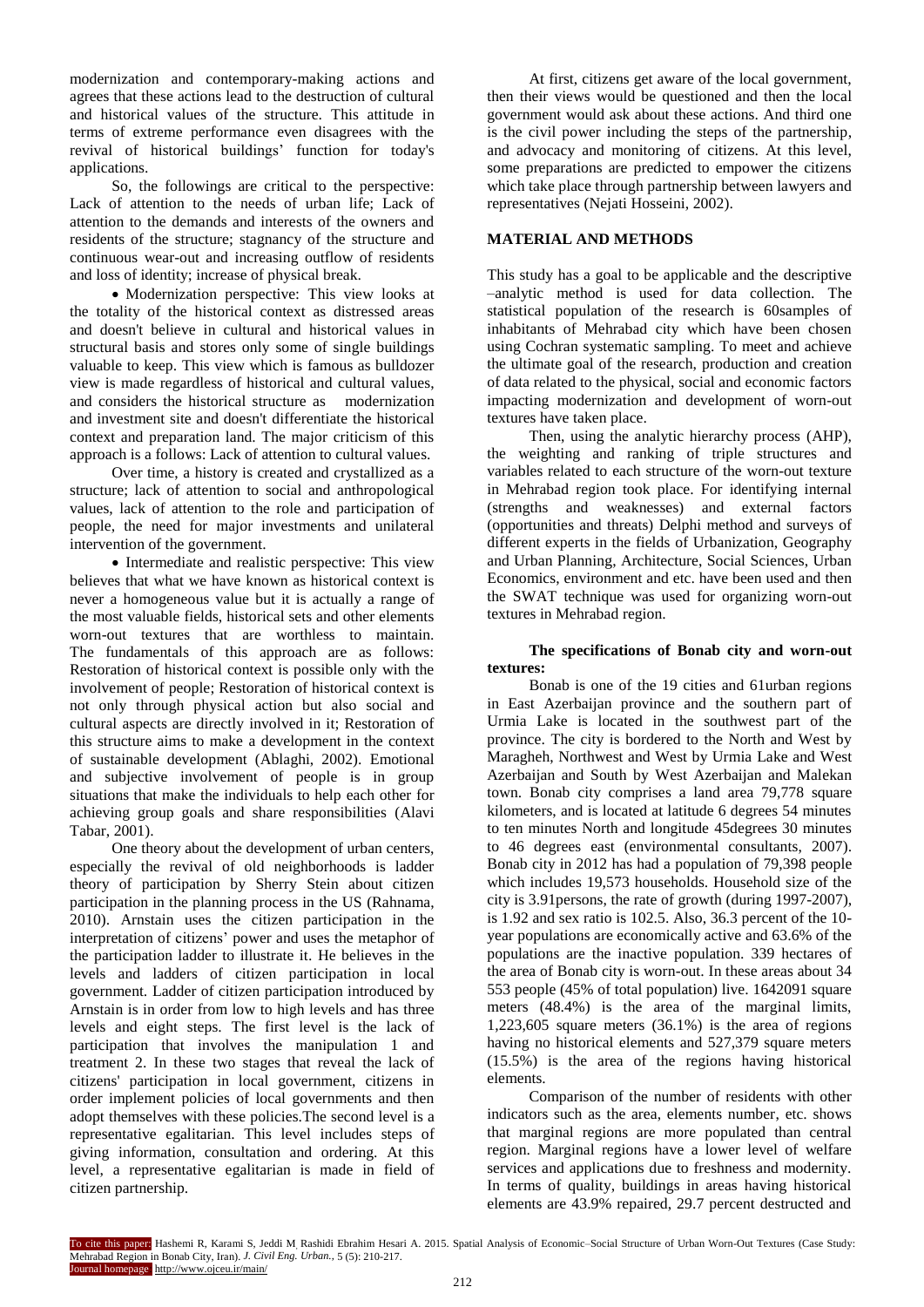26.4 percent modern. New buildings within the marginal areas and areas without historical elements are more than areas having historical elements but the destructed buildings are more in areas having historical elements (Table 1).

**Table 1**. Data of regions with worn-out structures in Bonab

| Application  | <b>Item</b>  | Having<br>historical<br>elements | Having no<br>historical<br>elements | Marginal | Total   |
|--------------|--------------|----------------------------------|-------------------------------------|----------|---------|
| Population   | Number       | 4908                             | 10191                               | 19454    | 34553   |
|              | Percentage   | 14.2                             | 29.49                               | 56.3     | 100     |
| Area         | Square Meter | 527379                           | 1223605                             | 1642091  | 3393075 |
|              | Percentage   | 155                              | 36.1                                | 48.4     | 100     |
| Parts        | Number       | 1549                             | 5106                                | 5147     | 11082   |
|              | Percentage   | 13.1                             | 43.3                                | 43.6     | 100     |
| Residential  | Area         | 331748                           | 922246                              | 1264693  | 2518687 |
|              | Percentage   | 13.2                             | 36.6                                | 50.2     | 100     |
| Other        | Area         | 106751                           | 298270                              | 376898   | 781919  |
| applications | Percentage   | 13.7                             | 38.1                                | 48.2     | 100     |
|              | Modern       | 26.4                             | 34.8                                | 35.6     | 100     |
| Quality (%)  | Repaired     | 43.9                             | 43.4                                | 39.5     | 100     |
|              | Destructed   | 29.7                             | 21.7                                | 23.9     | 100     |

**Source:** Bonab Municipality (2000)

Identification and analysis of the study area Mehrabad neighborhood is one of the two old cores of the city and constitute the initial and historical core of Bonab city along the Gazavosht neighborhood. Mehrabad neighborhood has many valuable and historical monuments such as the Mehrabad Mosque and Mehrabad bathroom. Mehrabad mosque which has been recorded in the Office of Historical Monuments with number of 780 is one of the most valuable historical monuments. This mosque is very important because of having inscriptions, painted capitals and tall and beautiful minaret (25meters high) it is written on the inscription in the year 951 AD that the mosque has been built in the era of Shah Tahmaseb Safavi [\(www.oldozom.persianblog.ir\)](http://www.oldozom.persianblog.ir/).

Based on the data obtained from statistical blocks of the 2007 Census, 2,300 are residents of the area including 948 men and 920 women. The sex ratio of the residents is 103.04% of the population, the household size is 3.28 and 89% of men and 75% of women are literate (Table 2). 37.4% of the active population are employed, 30.1% are housewives, 22.5 percent are students, 5.5% of people are unemployed but with an income and 1.5% are unemployed (Table3).





**Source:** Iran's Statistical center, public census of people and housing (2007)

| <b>Table 3.</b> Data about economy of the studied region                         |                                                                                      |                                                                                                               |     |           |          |       |        |      |       |
|----------------------------------------------------------------------------------|--------------------------------------------------------------------------------------|---------------------------------------------------------------------------------------------------------------|-----|-----------|----------|-------|--------|------|-------|
| Population of 10<br><b>Active population (person)</b><br>$vrs.$ and more $(\% )$ |                                                                                      |                                                                                                               |     |           |          |       |        |      |       |
| Other                                                                            | Unemploye                                                                            | $\begin{array}{l} \text{Income}\\ \text{without}\\ \text{work}\\ \text{Student}\\ \text{Student} \end{array}$ |     | Housewife | Employee | Total | Female | Male | Total |
| 47                                                                               | 25                                                                                   | 90                                                                                                            | 366 | 490       | 607      | 1626  | 807    | 850  | 88.7  |
|                                                                                  | <b>Source:</b> Iran's Statistical center, public census of people and housing (2007) |                                                                                                               |     |           |          |       |        |      |       |

#### **Table 4.** Identification of present capacities in region

|                                                           | <b>Table 4.</b> Identification of present capacities in region                                                                                                                                                                                                                                                                                                                                                                                              |
|-----------------------------------------------------------|-------------------------------------------------------------------------------------------------------------------------------------------------------------------------------------------------------------------------------------------------------------------------------------------------------------------------------------------------------------------------------------------------------------------------------------------------------------|
| Type of<br>ownership                                      | 98.1% personal, 1.5% consecrated and 0.4%<br>governmental                                                                                                                                                                                                                                                                                                                                                                                                   |
| Type of<br>document                                       | Formal and informal                                                                                                                                                                                                                                                                                                                                                                                                                                         |
| Type of<br>occupation                                     | 78% private, 15% rented and 6.7% mortage                                                                                                                                                                                                                                                                                                                                                                                                                    |
| Type of<br>application                                    | residential.<br>11.2%<br>1.1%<br>84.5%<br>commercial,<br>religious, 7.7% office and residential-commercial,<br>0.5% garden, 0.4% educational and 0.2% hygienic                                                                                                                                                                                                                                                                                              |
| Current and<br>recommended<br>density range               | High density, medium density and low density                                                                                                                                                                                                                                                                                                                                                                                                                |
| Social<br>institutions                                    | institutions/formal<br>Public/governmental<br>and<br>informal                                                                                                                                                                                                                                                                                                                                                                                               |
| Participation<br>opportunity                              | Most of residents are aware of done activities in<br>the region. But in terms of tendency to economic<br>economic<br>participation<br>and<br>participation'<br>empowerment they are at a low level. In general,<br>about citizen's participation in urban issues and<br>problems, it can be said that although the citizens<br>have a high tendency to participate in managing<br>the city but there is no appropriate field for<br>citizens participation. |
| Type of<br>residents'<br>occupation                       | Old and local residents having above average<br>financial level and new immigrants in recent years<br>having low financial level                                                                                                                                                                                                                                                                                                                            |
| Substructures'<br>shortages                               | In terms of water, gas, electricity and sewage<br>piping, in the region, being the first core and<br>having opportunities doesn't make a change                                                                                                                                                                                                                                                                                                             |
| Capacity of<br>inner parts'<br>development                | Social solidarity, tendency to participate in<br>neighborhood's management                                                                                                                                                                                                                                                                                                                                                                                  |
| Capacity of<br>local identity<br>Course Author's research | Sense of belonging to neighborhood                                                                                                                                                                                                                                                                                                                                                                                                                          |

**Source**: Author's research

In a part of the texture, due to incompatible land uses, and the withdrawal of some of the original inhabitants some complications and problems are caused for inhabitants who have been effective in the lack of development and texture repair and in this section, many tenants are living. This part of the texture has lower environmental values than many other parts but in terms of social values, there are no important abnormalities.

Main features of worn-out urban textures are high durability of constructions, the pretty small size of the materials, type of materials as mud and bricks (especially in some parts-of the area) and there are some problems in terms of access, particularly at the tertiary access which is very narrow and in some places is less than 4 meters.

The literacy rate in comparison with the total area of the state is average. Most of the household heads are old. The educational level of the household heads is law. Most heads are employed which indicates a good condition.

Their own birthplace is inside the neighborhood or city which is in the proper condition. Most of them work in Bonab city, and more likely do in fields of agriculture, service providing and employment. In the case of local sustainable development, this situation should be local.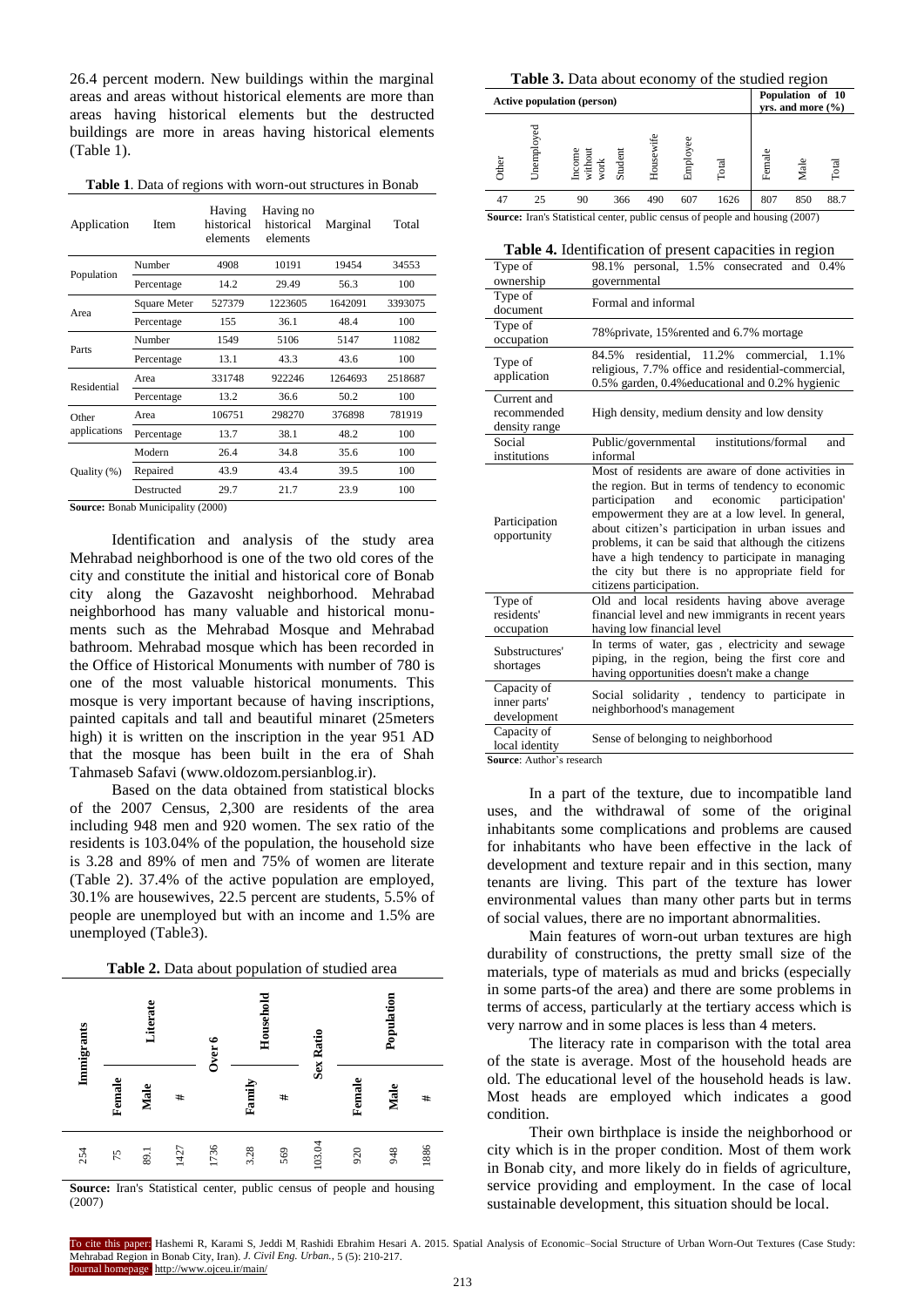Most questioned residents are old and have lived in city for more than 30 years and are willing to stay more and the reasons for this residency are present social capital and close relationship between residents in the area. The reason for choosing the location by immigrants is also evaluated in a bad condition so the desire of the residents to leave is also because of economic problems of residents.

The residents mostly spend their leisure time at home or in the area. Residents' relationship is in a good condition which is caused by their close and relatively connections. Residents of the neighborhood compared the condition of the area to other neighborhoods in the city and have identified it in a poor condition. Trust of the residents to family members and local residents is in good condition and to friends is in moderate condition.

In general, it can be said that the emigration of inhabitants leads to emigration of non-residents to the area that results in lack of paying attention of new residents to the texture and increase in the wear out of texture. Uneven and unbalanced distribution of population density and per capita affects the process of deterioration and destruction of the urban space and relocation of urban residents for renewal can speed up this process. Results are given in the following tables as very good- goodmoderate- bad- and very bad.

Almost all heads of households living in the area are either retired, working or doing agricultural work, because then neighborhood is one of the old quarters of the city and is one of the 2 primary cores of the city. The employment rate in the area is in a better condition compare to the city and presence of old and active people in the neighborhood proves it. Ownerships are mostly personal. But commercial buildings are present on Motahhari Street which is one of the four major streets in the city and most of them are single or double commercial-residential stories.

Most residents are average- to low- income and most of newly arrived immigrants are poor and less fortunate coming from the villages of this city, or other neighboring cities. The price of land and buildings in the area compare to other areas of the city is in a worse situation which is mostly due to the deterioration and wears out of buildings in the area.

Residents of the neighborhood have evaluated the situation of the area as very bad in terms of physical problems. The available parts in this area have approximately equal amount with a range from a very large to very small parts. Most buildings have a single floor and the second floor is used for residency in warm seasons and generally people who have a better financial situation build it. New buildings that are mostly made legally and under municipal control have two floors or more and new and durable materials are used in their construction. Due to recent constructions in the area, the number of these buildings is rising but there are still some worn-out structures available in this area. So the constructions' materials are improving as well. In construction of new buildings, concrete and steel elements are used.

Most of the buildings exteriors have an average to poor condition. The quality of most buildings in this area is in poor condition, indicating that there are too many old and worn-out buildings in the texture.

|  |  |  |  |  | Table 5. Ranking of population-social indicators |
|--|--|--|--|--|--------------------------------------------------|
|--|--|--|--|--|--------------------------------------------------|

|                                                |            |                | verage | little         | $\frac{1}{2}$ |       |
|------------------------------------------------|------------|----------------|--------|----------------|---------------|-------|
| <b>Items</b>                                   | so<br>much | Much           |        |                |               | Total |
| Rate of literacy                               | ---        | $\overline{a}$ | 82.2   | $\overline{a}$ | $---$         | 100   |
| Age of household's                             | 15         | 30             | 28.3   | 18.3           | 8.3           | 100   |
| head                                           |            |                |        |                |               |       |
| Supervisor's                                   | 5          | 20             |        | 45             | 30            | 100   |
| education                                      |            |                |        |                |               |       |
| supervisor's work                              | ---        | 78.3           |        | 11.7           | 10            | 100   |
| condition                                      |            |                |        |                |               |       |
| Supervisor's birth                             | 35         | 38.3           | 13.3   | 10             | 3.3           | 100   |
| place                                          |            |                |        |                |               |       |
| Supervisor's                                   | 9.4        | 7.5            |        | 54.7           | 28.3          | 100   |
| workplace                                      |            |                |        |                |               |       |
| Awareness of                                   |            | 68.3           |        | 31.7           |               | 100   |
| projects procedure                             |            |                |        |                |               |       |
| Economic                                       | 5.1        | 6.8            | 6.8    | 20.3           | 61            | 100   |
| partnership<br>Participation                   |            |                |        |                |               |       |
| empowerment for                                |            | 1.7            |        | 33.9           | 64.4          | 100   |
| projects                                       |            |                |        |                |               |       |
| Duration of                                    |            |                |        |                |               |       |
| residency                                      | 36.7       | 16.6           | 21.6   | 5              | 20            | 100   |
| Previous living place                          | 40         | 22.9           | 17.1   | 11.4           | 8.6           | 100   |
| Reason for                                     |            |                |        |                |               |       |
| durability of                                  |            | 34.8           | 34.8   | 30.4           |               | 100   |
| neighborhood                                   |            |                |        |                |               |       |
| Reason for choosing                            |            |                |        |                | 38.5          |       |
| neighborhood                                   | 17.9       | 35.9           | 2.6    | 5.2            |               | 100   |
| Reason for quiting                             | 7.4        | 14.8           | 11.1   | 22.2           | 44.4          | 100   |
| the neighborhood                               |            |                |        |                |               |       |
| Leisure time                                   | 27.5       | 25.7           | 10.1   | 3.6            | 33            | 100   |
| activities                                     |            |                |        |                |               |       |
| Relationship with                              | 11.8       | 35             | 16.7   | 28.3           | 8.3           | 100   |
| residents                                      |            |                |        |                |               |       |
| Satisfaction of place                          | 3.3        | 30             | 30     | 36.7           | ---           | 100   |
| Trust to family                                |            | 98.3           | 1.7    | $\overline{a}$ | .             | 100   |
| Trust to relatives                             | ---        | 55.9           | 35.6   | 8.5            |               | 100   |
| Trust to friends                               |            | 28.8           | 52.5   | 18.6           |               | 100   |
| Trust to neighbors<br>$G$ ource: Author (2015) | ---        | 57.6           | 30.5   | 11.9           | ---           | 100   |

**Source:** Author (2015)

#### **Table 6.** Ranking economic indicators

| <b>Items</b>                    | mud<br>S. | g    | Average | little | ittle<br>$\mathbb{E}^{\infty}$ | $\Gamma$ otal |
|---------------------------------|-----------|------|---------|--------|--------------------------------|---------------|
| Physical problems<br>and issues | 37.4      | 22.5 | 30.1    | 5.5    | 4.4                            | 100           |
| Area of units in the<br>region  |           | 78.3 | 15      | 6.7    |                                | 100           |
| Number of units                 |           | 98.1 | 15      | 0.4    |                                | 100           |
| Age of building                 | 33.3      |      | 40      | 10     | 16.8                           | 100           |
| Type of material                | 65        |      | 18.3    | 10     | 6.7                            | 100           |
| Type of exterior                | 6.7       | 20   | 16.7    | 40     | 16.7                           | 100           |
| Trust to neighbors              |           | 57.6 | 30.5    | 11.9   |                                | 100           |
| $C = 1.1$ $(0.15)$              |           |      |         |        |                                |               |

**Source:** Author (2015)

#### **Table 7**. Ranking of physical-spatial indicators

| <b>Items</b>                                               | So<br>much | Much  | Average Little |       | <b>Too</b><br>little | Total |
|------------------------------------------------------------|------------|-------|----------------|-------|----------------------|-------|
| Physical problems<br>and issues                            | 1.3        | 1.3   | 1.3            | 37.7  | 61                   | 100   |
| Area of units in the<br>region                             | 38.4       | 23.4  | 14.7           | 14.2  | 9.2                  | 100   |
| Number of units                                            | 2.57       | 24.86 |                | 72.51 |                      | 100   |
| Age of building                                            | 17.5       | 27.4  | 27.2           | 16.2  | 11.5                 | 100   |
| Type of material                                           | 18.8       | 59.6  | 0.6            | 1.3   | 19.5                 | 100   |
| Type of exterior                                           | 9.8        | 26.9  | 52.5           | 4.4   | 6.6                  | 100   |
| Quality of the<br>building<br>$\cdots$<br>$\sim$<br>(0.01) | 27.2       | 27.4  | 9.8            | 32.4  | 3.1                  | 100   |

**Source**: Author (2015)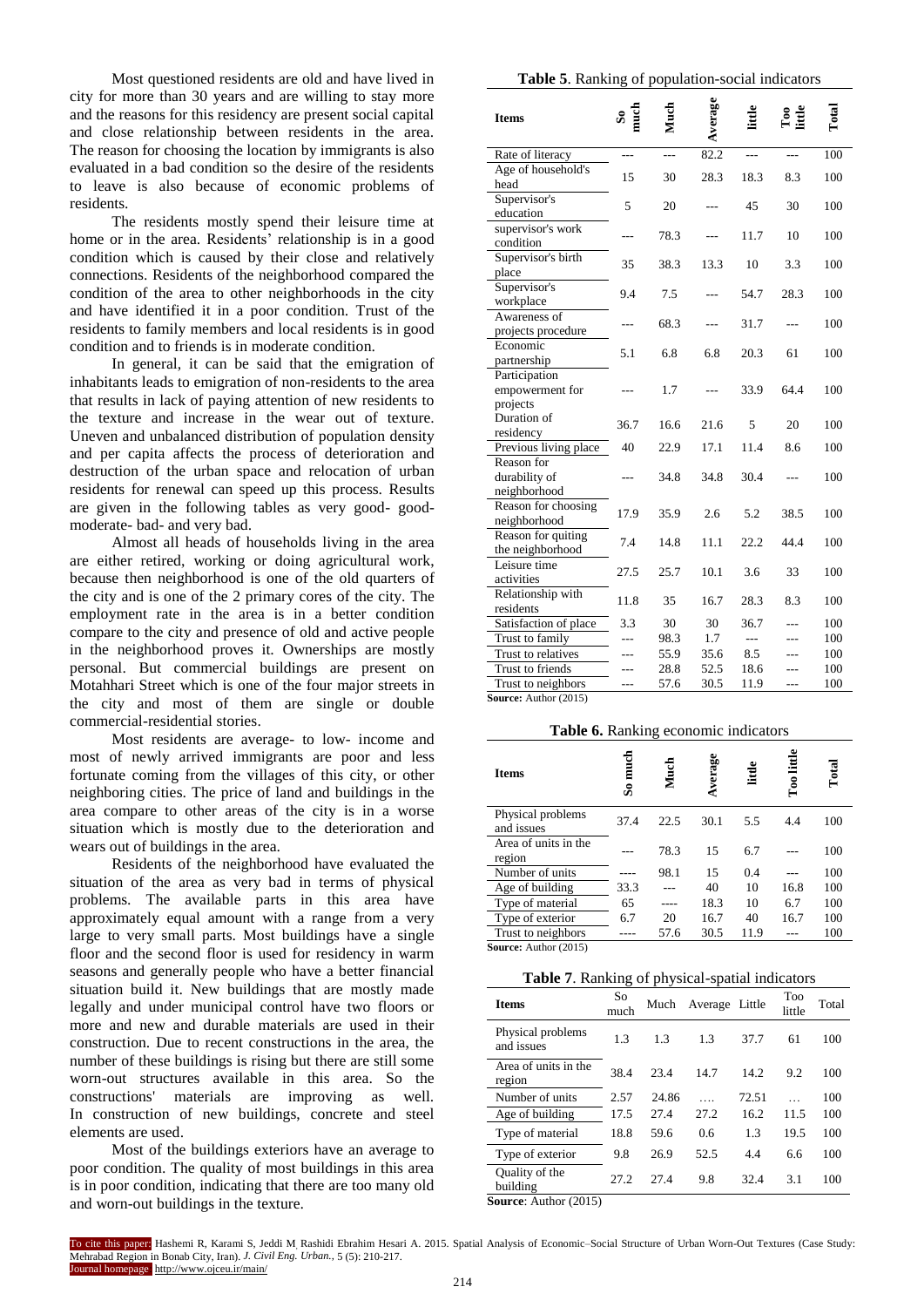**Table 8**. Ranking of institutional-political indicators

| Items                                                       | Too<br>much | Much | Average | Little | Too<br>little | Total |
|-------------------------------------------------------------|-------------|------|---------|--------|---------------|-------|
| Type of action<br>in region                                 | 64.7        | 29.4 | 5.9     |        |               | 100   |
| Trust to<br>council<br>officials                            |             | 5.1  | 30.5    | 64.4   |               | 100   |
| Trust to mayor                                              |             | 18.6 | 39      | 42.4   |               | 100   |
| Trust to<br>organizations<br>official                       |             | 10.2 | 20.3    | 69.5   |               | 100   |
| Trust to board<br>of trustees<br>$\alpha$ $\alpha$ $\alpha$ |             | 28.8 | 28.8    | 42.4   |               | 100   |

**Source**: Author (2015)

Trust of residents to members of City Council, mayor, institutions officials, city organizations, and board of trustees of the mosques is in a poor condition, which indicates the lack of appropriate relationship between these institutions and people and others.

#### **Spatial analysis of the studied area using AHP model and SWOT technique:**

To analyze the spatial range, the field removing has taken place. Using the obtained data, plan of the property type, the value of buildings and land, type of different applications, the area of the existing components, number of the floors of buildings, buildings age, building structure type, type of exterior and the hierarchy of roads have been laid out.

**Analytic Hierarchy Process (AHP):** To assess the quality of the urban environment of studied area and to prove the hypotheses of the study, the Analytic Hierarchy Process is used. According to this model, parameters of Table 8 has been used for making the hierarchical model and then the criteria and sub criteria and alternatives were weighted and comparative tables (9 to 11) were obtained based on the weighting of criteria and sub criteria and alternatives.

**Table 9**. Indicators used in AHP model

|                                          |                           | 910 - HRTCHOTS GSCG III I 1111            |                           |                               |                           |
|------------------------------------------|---------------------------|-------------------------------------------|---------------------------|-------------------------------|---------------------------|
| Economic<br>indicators                   | Variables<br>abbreviation | Economic<br>indicators                    | Variables<br>abbreviation | Physical<br>indicators        | Variables<br>abbreviation |
| Occupation of<br>household<br>head       | Z1                        | Members of<br>household                   | W1                        | Dviding<br>parts              | Y1                        |
| Household<br>guardianship                | 72                        | Households<br>in residential<br>units     | W <sub>2</sub>            | Number of<br>floors           | Y <sub>2</sub>            |
| Monthly<br>income of<br>household        | Z3                        | Interest to<br>continue<br>residency      | W <sub>3</sub>            | Type of<br>elements           | Y3                        |
| Type of<br>ownership                     | 74                        | Educational<br>level of<br>residents      | W4                        | Age of<br>building            | Y4                        |
| <b>Business</b><br>value                 | Z5                        | Age of<br>residency                       | W <sub>5</sub>            | Quality of<br>building        | Y5                        |
| Value of land<br>and housing             | Z <sub>6</sub>            | Previous<br>living place                  | W <sub>6</sub>            | Communic<br>ational<br>system | Y6                        |
| Tendency to<br>participate               | 7.7                       | Social<br>congruence                      | W7                        |                               |                           |
| Economic<br>participation<br>empowerment | Z8                        | Social<br>relationships                   | W8                        |                               |                           |
|                                          |                           | Leisure time<br>activities                | W9                        |                               |                           |
|                                          |                           | Organization<br>and social<br>connections | W10                       |                               |                           |

**Table 10**. Social indicator Relatively Good good Relatively poor Poor W 1  $(0.5738)(0.01)$  $(77)(0.2000)$  $(0.2388)(0.01)$  $(77)(0.2000)$  $(0.1310)(0.01)$  $(77)(0.2000)$  $(0.0563)(0.01)$  $(77)(0.2000)$ W  $\mathcal{L}$  $(0.5738)(0.15)$ 21)(0.2000)  $(0.2388)(0.15)$ 21)(0.2000)  $(0.1310)(0.15)$ 21)(0.2000)  $(0.0563)(0.15)$ 21)(0.2000) W 3  $(0.5738)(0.06)$ 07)(0.2000) (0.06)(0.2388) 07)(0.2000)  $(0.1310)$  $(0.0607)(0.20)$ 00)  $(0.0563)$  $0.0607(0.200)$  $\overline{0}$ W 4  $(0.5738)(0.27)$ 39)(0.2000) (0.2388)(0.27 39)(0.2000)  $(0.1310)(0.27)$ 39()0.2000)  $(0.0563)(0.27)$ 39)(0.2000) W 5  $(0.5738)(0.15)$ 67()0.2000)  $(0.2388)(0.15$ 67()0.2000)  $(0.1310)$  $(0.1567)(0.20)$ 00)  $(0.0563)(0.15)$ 67()0.2000) W 6  $(0.5738)(0.04)$ 52)(0.2000)  $(0.2388)(0.04)$ 52)(0.2000)  $(0.1310)(0.04)$ 52 $(0.2000)$  $(0.0563)(0.04)$ 52)(0.2000) W 7  $(0.5738)(0.09)$ 96()0.2000)  $(0.2388)(0.09)$ 96()0.2000)  $(0.1310)(0.09)$ 96()0.2000)  $(0.0563)(0.09)$ 96()0.2000) W 8  $(0.5738)(0.02)$  $22(0.2000)$  $(0.2388)(0.09)$ 96)(0.2000)  $(0.1310)(0.09)$ 96)(0.2000)  $(0.0563)(0.09)$ 96)(0.2000) W 9  $(0.5738)(0.10)$ 28()0.2000)  $(0.2388)(0.10)$ 28()0.2000)  $(0.1310)(0.10)$ 28()0.2000)  $(0.0563)(0.10)$ 28()0.2000) W 10  $(0.5738)(0.06)$ 84)(0.2000) (0.2388)(0.06 84)(0.2000)  $(0.1310)(0.06$ 84)(0.2000) (0.0563)(0.06 84)(0.2000)

**Source**: Author (2015)

**Table 11**. Physical indicators

| Poor           | Relatively     | Relatively     | good           |                             |
|----------------|----------------|----------------|----------------|-----------------------------|
|                | poor           | good           |                |                             |
| (0.0563)(0.18) | (0.1310)(0.18) | (0.2388)(0.18) | (0.5738)(0.18) | Y                           |
| 73)(0.7226)    | 73)(0.7226)    | 73)(0.7226)    | 73)(0.7226)    |                             |
| (0.0563)(0.11) | (0.1310)(0.11) | (0.2388)(0.11) | (0.5738)(0.11) | Y                           |
| 94)(0.7226)    | 94)(0.7226)    | 94)(0.7226)    | 94)(0.7226)    | $\mathcal{D}_{\mathcal{L}}$ |
| (0.0563)(0.06) | (0.1310)(0.06) | (0.2388)(0.06) | (0.5738)(0.06) | Y                           |
| 96)(0.7226)    | 96)(0.7226)    | 96)(0.7226)    | 96)(0.7226)    | 3                           |
| (0.0563)(0.06) | (0.1310)(0.06) | (0.2388)(0.06) | (0.5738)(0.30) | Y                           |
| 96)(0.7226)    | 96)(0.7226)    | 96)(0.7226)    | 27)(0.7226)    | 4                           |
| (0.0563)(0.19) | (0.1310)(0.19) | (0.2388)(0.19) | (0.5738)(0.19) | Y                           |
| 44)(0.7226)    | 44)(0.7226)    | 44)(0.7226)    | 44)(0.7226)    | 5                           |
| (0.0563)(0.12) | (0.1310)(0.12) | (0.2388)(0.12) | (0.5738)(0.12) | Y                           |
| 64)(0.7226)    | 64)(0.7226)    | 64)(0.7226)    | 64)(0.7226)    | 6                           |

**Source**: Author (2015)

**Table 12**. Economic indicators

| Poor           | Relatively     | Relatively     | good           |   |
|----------------|----------------|----------------|----------------|---|
|                | poor           | good           |                |   |
| (0.0563)(0.13) | (0.1310)(0.13) | (0.2388)(0.13) | (0.5738)(0.13) | Z |
| 67)(0.0772)    | 67)(0.0772)    | 67)(0.0772)    | 67)(0.0772)    | 1 |
| (0.0563)(0.07) | (0.1310)(0.07) | (0.2388)(0.07) | (0.5738)(0.07) | Z |
| 69)(0.0772)    | 69)(0.0772)    | 69)(0.0772     | 69)(0.0772)    | 2 |
| (0.0563)(0.04) | (0.1310)(0.04) | (0.2388)(0.04) | (0.5738)(0.04) | Z |
| 66)(0.0772)    | 66)(0.0772)    | 66)(0.0772     | 66)(0.0772)    | 3 |
| (0.0563)(0.20) | (0.1310)(0.20) | (0.2388)(0.20) | (0.5738)(0.20) | Z |
| 44)(0.0772)    | 44)(0.0772)    | 44)(0.0772     | 44)(0.0772)    | 4 |
| (0.0563)(0.02) | (0.1310)(0.02) | (0.2388)(0.02) | (0.5738)(0.02) | Z |
| 46)(0.0772)    | 46)(0.0772)    | 46)(0.0772     | 46)(0.0772)    | 5 |
|                | (0.1310)(0.03) | (0.2388)(0.03) | (0.5738)(0.03) | Z |
| (0.0563)(0.03) | 47)(0.0772)    | 47)(0.0772     | 47)(0.0772)    | 6 |
| 47)(0.0772)    |                |                |                |   |
| (0.0563)(0.    | (0.1310)(0.    | (0.2388)(0.    | (0.5738)(0.41) | Z |
| 4194)(0.077)   | 4194)(0.077)   | 4194)(0.0772   | 94)(0.0772)    | 7 |
| (0.0563)(0.05) | (0.1310)(0.05) | (0.2388)(0.05) | (0.5738)(0.05) | Z |
| 63)(0.0772)    | 63)(0.0772)    | 63)(0.0772     | 63)(0.0772)    | 8 |

**Source**: Author (2015)

#### **Table 13**. Summary of indicators of AHP model

| Items           | Social     | Economic   | Physical   |
|-----------------|------------|------------|------------|
|                 | indicators | indicators | indicators |
| Good            |            |            |            |
| Relatively good |            |            |            |
| Relatively poor |            |            |            |
| Poor            |            |            |            |

**Source**: Author (2015)

Based on the results obtained from the analysis of hierarchical models, the area is in a good condition (30%)

**Source**: Author (2015)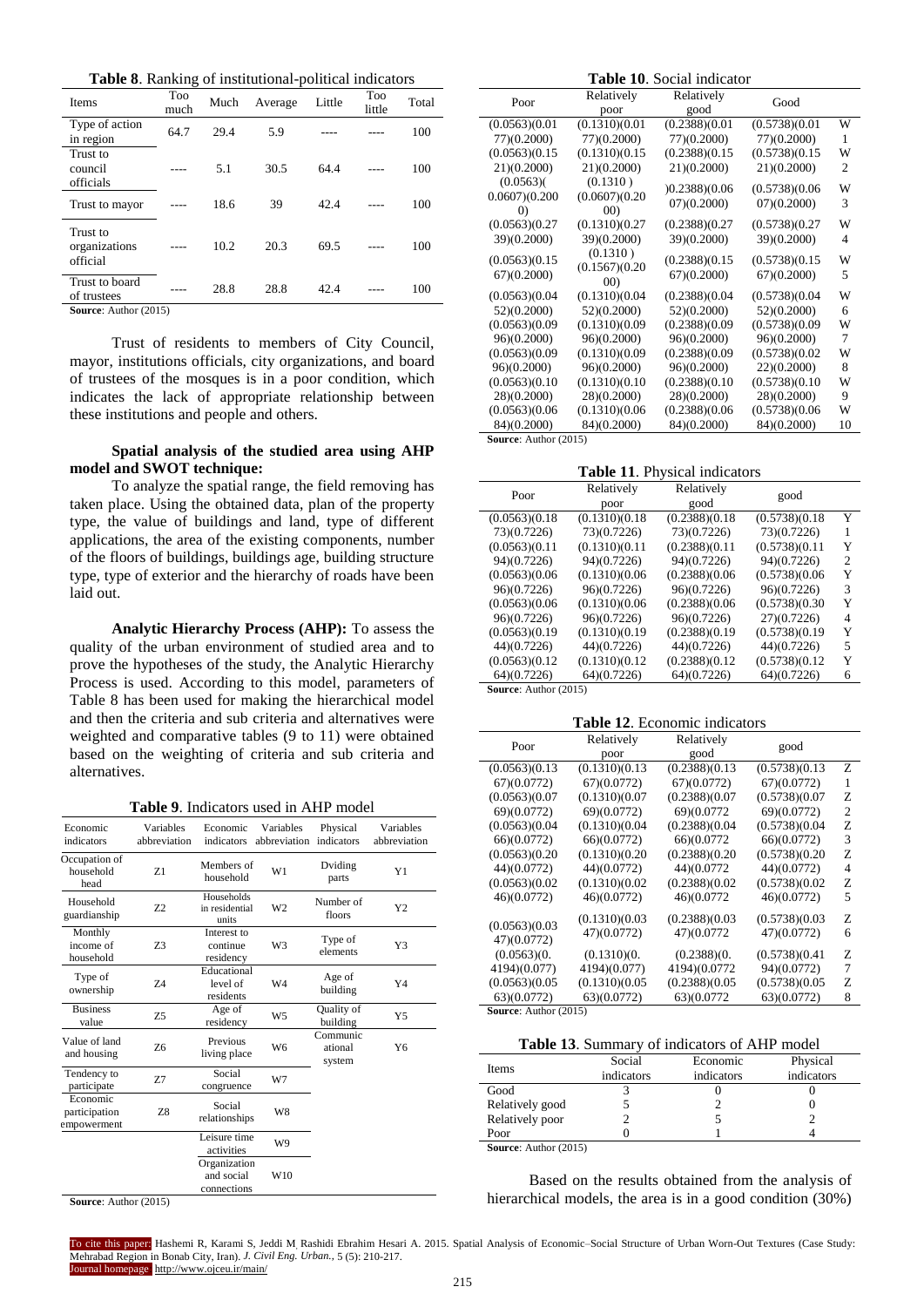in terms of individual social indicators in the household, household indicators in the housing units and education level of residents, in a relatively good condition (50%) in terms of desire factors to continue residency, residency duration, social relationships, leisure activities and the organization and social relations in a relatively poor condition (20 percent) in terms variable of previous living place and social congruence. In terms of physical parameters, the variables of the number of classes and the communication system are in relatively poor condition (33.3%) and the aggregation variable of components, element type, buildings age, and building quality are all in poor condition (66.6 percent).

In terms of economic indicators, variables of family income and kind of ownership are in relatively good condition (25%), Variables of household head's occupation, household guardianship, the value of business application, willingness to participate are in the relatively poor condition (62.5%) and variable of the land and building's value are in poor condition (12.5 %). Identify internal and external factors of aging Mehrabad techniques using SWOT.

| Table 14. SWOT technique for Mehrabad |  |  |  |  |
|---------------------------------------|--|--|--|--|
|---------------------------------------|--|--|--|--|

| <b>Table 14.</b> SWOT technique for Mehrabad                                                                                                                                                                                                                                                                                                                                                                                                                                                                                                                                                                                                                                                                                                                                                                                                                                                                                                                                                                                                                            |                                                                                                                                                                                                                                                                                                                                                                                                                                                                                                                                                                                                                                                                                                                                                                                                                                                                                                                                                                                                                                                                                                   |                                                                                                                                                                                                                                                                                                                                                                                                                                                                                                                                                                                                                                                                                                                                                                                                                                                                                                                                                                                                                                                |                                                                                                                                                                                                                                                                                                                                                                                                                                                                                                                                                                                                                                                                                                                                                                                                                                                                                                                                                                     |  |  |  |
|-------------------------------------------------------------------------------------------------------------------------------------------------------------------------------------------------------------------------------------------------------------------------------------------------------------------------------------------------------------------------------------------------------------------------------------------------------------------------------------------------------------------------------------------------------------------------------------------------------------------------------------------------------------------------------------------------------------------------------------------------------------------------------------------------------------------------------------------------------------------------------------------------------------------------------------------------------------------------------------------------------------------------------------------------------------------------|---------------------------------------------------------------------------------------------------------------------------------------------------------------------------------------------------------------------------------------------------------------------------------------------------------------------------------------------------------------------------------------------------------------------------------------------------------------------------------------------------------------------------------------------------------------------------------------------------------------------------------------------------------------------------------------------------------------------------------------------------------------------------------------------------------------------------------------------------------------------------------------------------------------------------------------------------------------------------------------------------------------------------------------------------------------------------------------------------|------------------------------------------------------------------------------------------------------------------------------------------------------------------------------------------------------------------------------------------------------------------------------------------------------------------------------------------------------------------------------------------------------------------------------------------------------------------------------------------------------------------------------------------------------------------------------------------------------------------------------------------------------------------------------------------------------------------------------------------------------------------------------------------------------------------------------------------------------------------------------------------------------------------------------------------------------------------------------------------------------------------------------------------------|---------------------------------------------------------------------------------------------------------------------------------------------------------------------------------------------------------------------------------------------------------------------------------------------------------------------------------------------------------------------------------------------------------------------------------------------------------------------------------------------------------------------------------------------------------------------------------------------------------------------------------------------------------------------------------------------------------------------------------------------------------------------------------------------------------------------------------------------------------------------------------------------------------------------------------------------------------------------|--|--|--|
| <b>Threats</b>                                                                                                                                                                                                                                                                                                                                                                                                                                                                                                                                                                                                                                                                                                                                                                                                                                                                                                                                                                                                                                                          | <b>Opportunities</b>                                                                                                                                                                                                                                                                                                                                                                                                                                                                                                                                                                                                                                                                                                                                                                                                                                                                                                                                                                                                                                                                              | Weaknesses                                                                                                                                                                                                                                                                                                                                                                                                                                                                                                                                                                                                                                                                                                                                                                                                                                                                                                                                                                                                                                     | <b>Strengths</b>                                                                                                                                                                                                                                                                                                                                                                                                                                                                                                                                                                                                                                                                                                                                                                                                                                                                                                                                                    |  |  |  |
| Average wear-out of the region<br>Low trust of residents to officials<br>and urban institutions<br>Lack of attention to participation<br>in local projects in local and<br>national leval<br>Lack of presence of appropriate<br>situations for financial<br>partnerships in city and region<br>Risk of movement in region<br>because of decrease in social<br>level of the structure<br>Low unemployment level of the<br>residents in governmental<br>sections<br>High tendency of the households<br>for single household housingd<br>Reason of tendency to leave the<br>region by the residents due to<br>structures' worn-out<br>Lack of oportunity to make<br>service applications in the region<br>because of sever personal<br>ownerships<br>Presence of widening processes<br>in the urban developments design<br>in regions and destruction of<br>these structures<br>High percentage of vulnerability<br>of old buildings against<br>earthquakes<br>Lack of participation in projects<br>and plans of urban development<br>in the past<br>Source: Author (2015) | Opportunity to attract other residents<br>from other regions in the city because<br>of closeness to city center<br>Presence of social capitals in the<br>groups<br>High tendency of residents to<br>participate in urban management<br>Presence of shared sences of social<br>participation specially during public<br>receptions, social crisis and etc.<br>Closeness of region to shopping<br>centers and bazars<br>Presence of old owners having an<br>important impacts on life of families<br>working in agriculture and business<br>field<br>High financial empowerment<br>High request of residents for<br>modernization of the buildings<br>Presence of empty lands and large<br>units of land in the area<br>Possibility to increase the construction<br>density<br>Possibility of transforming the<br>cultural applications to buildings<br>having cultural and historical values<br>for maintaining by the urban<br>management<br>Possibility to access to the useful<br>applications<br>Presence of projects and instructions<br>of municipality for correcting the<br>access systems | Rate of population grow in<br>comparison with other neighborhoods<br>Lower household level compare to<br>the city<br>Old range of residents<br>Entrance of literated imigrants having<br>lower income to the region<br>Lack of informal and local<br>organizations in the region<br>Low tendency of residents to<br>financial participation<br>Low financial empowerment of<br>residents<br>Lack of polling from the residents<br>about plans and projects related to the<br>neighborhood<br>Low value of land and hosing<br>compare to other parts of the city<br>Municipal income limits for<br>providing urban services in the region<br>Small wide of inner roads and<br>weakness of access points<br>Defficient education, services, health<br>care and entertainments<br>Low quality and small size of<br>materials<br>Buildings durability in the region<br>Low value of the land in some parts<br>of the region as a result of high wear-<br>out<br>Low density of space use because of<br>presence of 1 o 2-stories<br>constructions. | Low range of literacy in the<br>region compare to the city.<br>Higher sex ratio in comparison<br>with the city.<br>Locality of most of the residents.<br>Neighborhood relations and high<br>social connection between<br>residents.<br>High tendency of residents to<br>continue living in the region.<br>Tendency to participate in<br>managing the neighborhood<br>High unity and solidarity among<br>the residents in problem solving.<br>High social security in the<br>region<br>High sense of belonging to the<br>neighborhood<br>High amount of trust to family<br>and neighbors<br>Employment of most of the<br>household heads in the region<br>High ownership rate with<br>registrated and sixdengue<br>documents in the region<br>Having urban installations<br>(water, gas, electricity and etc.)<br>Because of being the main core<br>of the city<br>Presence of valuable historical<br>elements in Mehraabd mosque<br>and Mehrabad Bath in the region |  |  |  |

# **CONCLUSION**

Wear-out is a fact that has affected most of the historical and old cities. It's obvious that in such cities, this problem has stopped the growth of the urban texture and led it around. Thus, in addition to the destruction of internal and old urbanized cities, it imposes an enormous cost for creating new textures. Identification of worn-out textures, analyzing the issues and choosing an approach based on management priorities are the most important factors determining the development process of worn-out textures.

Worn out textures include some areas that are taken by municipalities due to their special quality of the environment, social conditions, safety against disaster and low utilization of public services. According to past experiences, construction in old textures has no economic justification in the current situation. Given the wide range of textures and accepting that the state and municipal administration cannot afford the renovation of the textures, it is necessary to take measures toward effective

participation of people in the process of worn-out textures' modernization.

It's obvious that the physical structure of the cities has been deteriorated by natural, social and economic processes and need for improvement and modernization have been felt during different periods. Renovation and improvement projects of worn-out urban textures is faced by many issues and problems caused by diversity of the formation and development of the factors. Offering any solutions or projects related to urban regeneration of such urban environments requires awareness and knowledge about causes to be able to use scientific and logical methods for reducing the wear-out. Therefore, detailed study on the modernization and improvement of worn-out textures is very much essential. Based on this interpretation, the present study attempts to analyze the spatial, physical and social context of the area as a region of having worn-out texture in Bonab. Therefore, to do so 3 structures of social, economic and physical indicators have been used. The results showed that based on the analyses conducted using the hierarchical model, the